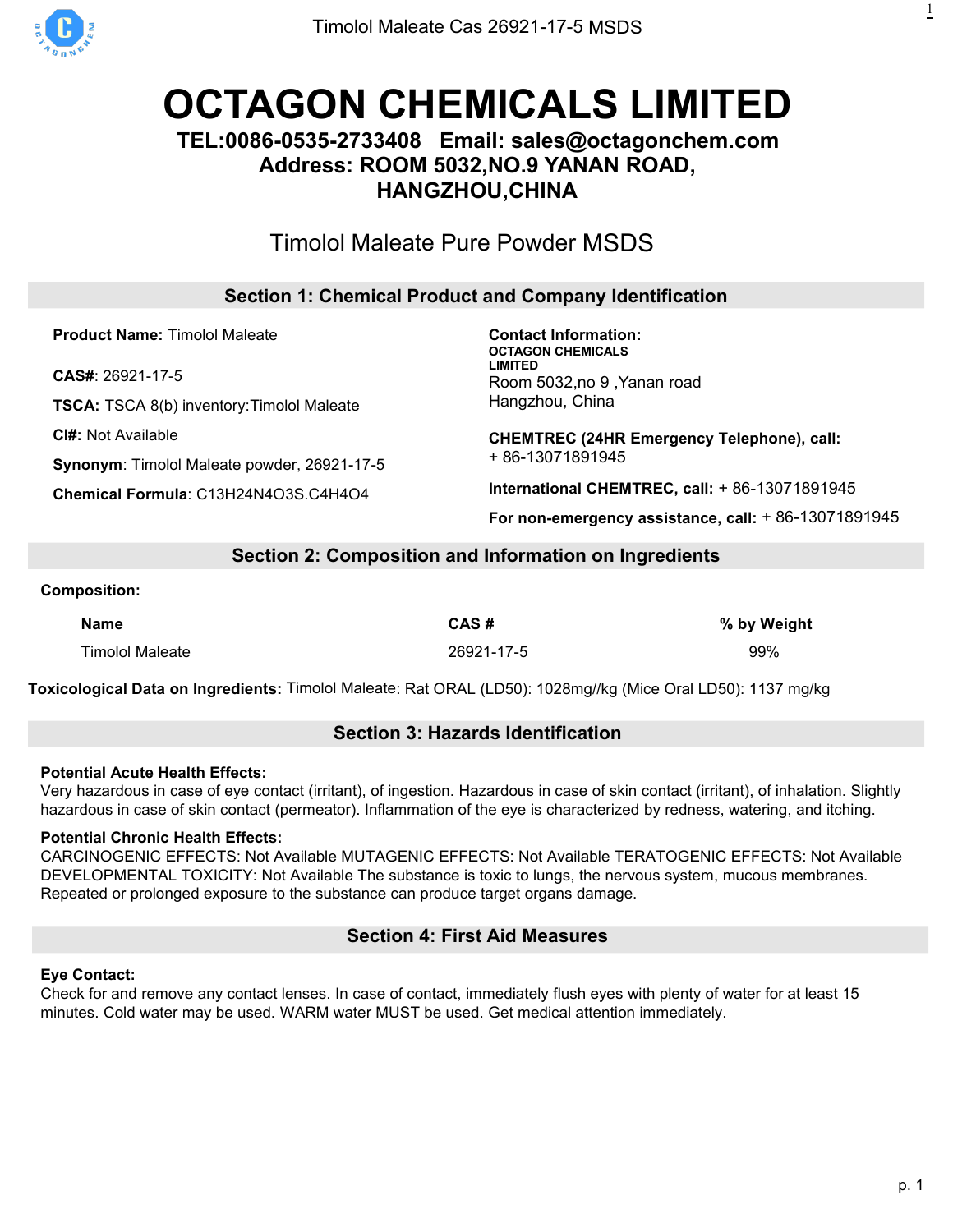

# 2

#### **Skin Contact:**

In case of contact, immediately flush skin with plenty of water. Cover the irritated skin with an emollient. Remove contaminated clothing and shoes. Wash clothing before reuse. Thoroughly clean shoes before reuse. Get medical attention.

#### **Serious Skin Contact:**

Wash with a disinfectant soap and cover the contaminated skin with an anti-bacterial cream. Seek immediate medical attention.

#### **Inhalation:**

If inhaled, remove to fresh air. If not breathing, give artificial respiration. If breathing is difficult, give oxygen. Get medical attention.

#### **Serious Inhalation:** Not Available

#### **Ingestion:**

Do NOT induce vomiting unless directed to do so by medical personnel. Never give anything by mouth to an unconscious person. If large quantities of this material are swallowed, call a physician immediately. Loosen tight clothing such as a collar, tie, belt or waistband.

#### **Serious Ingestion:** Not Available

## **Section 5: Fire and Explosion Data**

**Flammability of the Product:** Non flammable.

**Auto-Ignition Temperature:** Not Available

**Flash Points**:248.5°C

**Flammable Limits:** Not available.

**Products of Combustion:** These products are carbon oxides (CO, CO2), nitrogen oxides (NO, NO2...), sulfur oxides (SO2, SO3...).

#### **Fire Hazards in Presence of Various Substances:** Not Available

**Explosion Hazards in Presence of Various Substances:** Risks of explosion of the product in presence of mechanical impact: Not Available Risks of explosion of the product in presence of static discharge: Not Available

#### **Fire Fighting Media and Instructions:**

SMALL FIRE: Use DRY chemical powder. LARGE FIRE: Use water spray, fog or foam. Do not use water jet.

**Special Remarks on Fire Hazards:** Not Available

**Special Remarks on Explosion Hazards: Not Available** 

## **Section 6: Accidental Release Measures**

#### **Small Spill:**

Use appropriate tools to put the spilled solid in a convenient waste disposal container. Finish cleaning by spreading water on the contaminated surface and dispose of according to local and regional authority requirements.

#### **Large Spill:**

Use a shovel to put the material into a convenient waste disposal container. Finish cleaning by spreading water on the contaminated surface and allow to evacuate through the sanitary system.

## **Section 7: Handling and Storage**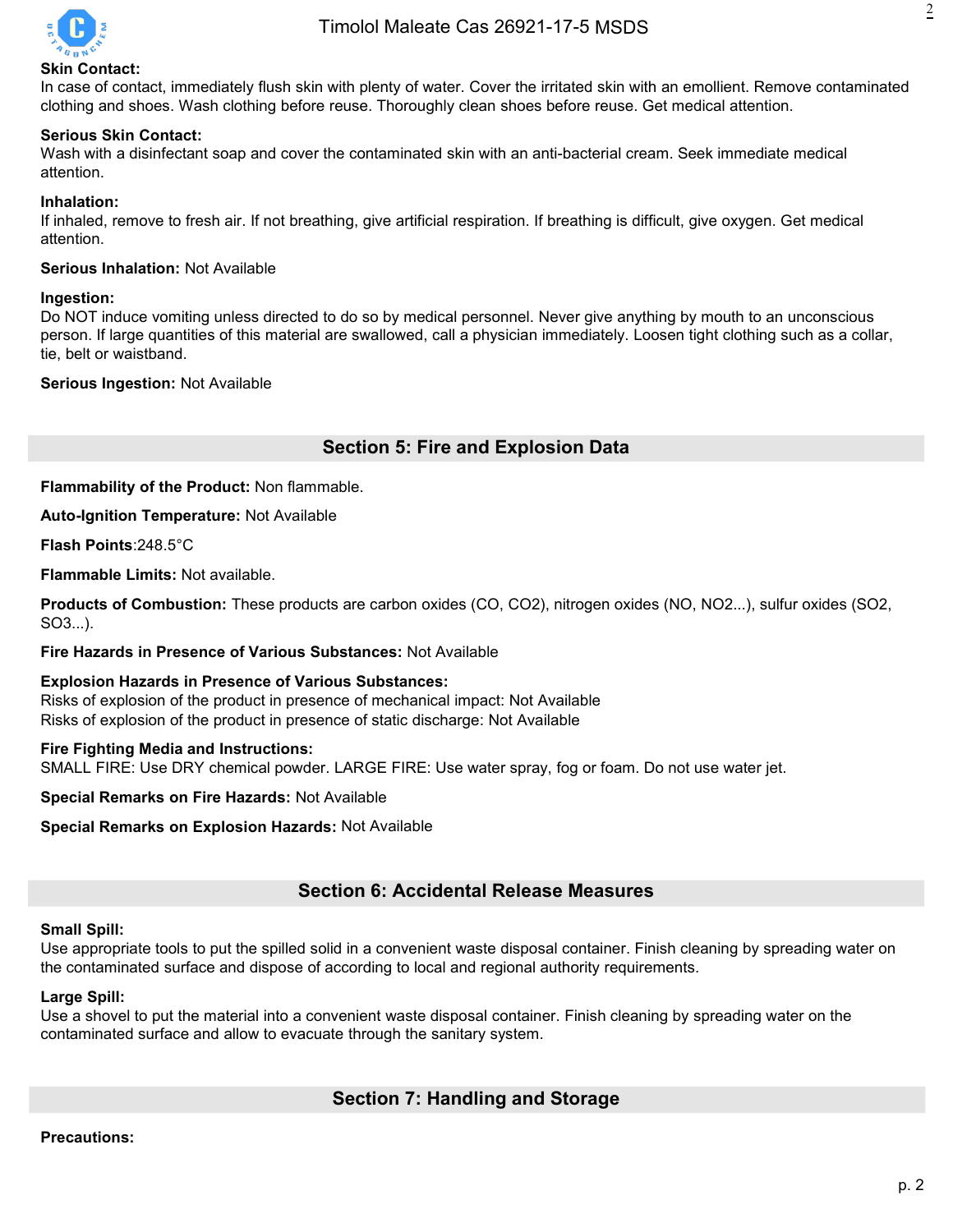

Keep away from heat. Keep away from sources of ignition. Empty containers pose a fire risk, evaporate the residue under a fume hood. Ground all equipment containing material. Do not ingest. Do not breathe dust. In case of insufficient ventilation, wear suitable respiratory equipment. If ingested, seek medical advice immediately and show the container or the label. Avoid contact with skin and eyes.

**Storage:** Keep container tightly closed. Keep container in a cool, well-ventilated area.

## **Section 8: Exposure Controls/Personal Protection**

#### **Engineering Controls:**

Use process enclosures, local exhaust ventilation, or other engineering controls to keep airborne levels below recommended exposure limits. If user operations generate dust, fume or mist, use ventilation to keep exposure to airborne contaminants below the exposure limit.

#### **Personal Protection:**

Splash goggles. Lab coat. Dust respirator. Be sure to use an approved/certified respirator or equivalent. Gloves.

#### **Personal Protection in Case of a Large Spill:**

Splash goggles. Full suit. Dust respirator. Boots. Gloves. A self contained breathing apparatus should be used to avoid inhalation of the product. Suggested protective clothing might not be sufficient; consult a specialist BEFORE handling this product.

**Exposure Limits:** Not Available

## **Section 9: Physical and Chemical Properties**

**Physical state and appearance:** white to off-white powder

**Molecular Weight**: 432.55 g/mol

**Color:** white

**Boiling Point**: 487.2°C

**Melting Point**: NA

**Solubility:** Soluble in methanol, ethanol.

#### **Section 10: Stability and Reactivity Data**

**Stability:** The product is stable.

**Instability Temperature:** Not Available

**Conditions of Instability:** Not Available

**Incompatibility with various substances:** Not Available

**Corrosivity:** Non-corrosive in presence of glass.

**Special Remarks on Reactivity:** Not Available

**Special Remarks on Corrosivity:** Not Available

**Polymerization:** Will not occur.

## **Section 11: Toxicological Information**

**Routes of Entry:** Eye contact. Inhalation. Ingestion.

**Toxicity to Animals:** Acute oral toxicity (Rat Oral LD50): 1028mg/kg (Mice Oral LD50): 1137 mg/kg

**Chronic Effects on Humans:** Causes damage to the following organs: lungs, the nervous system, mucous membranes.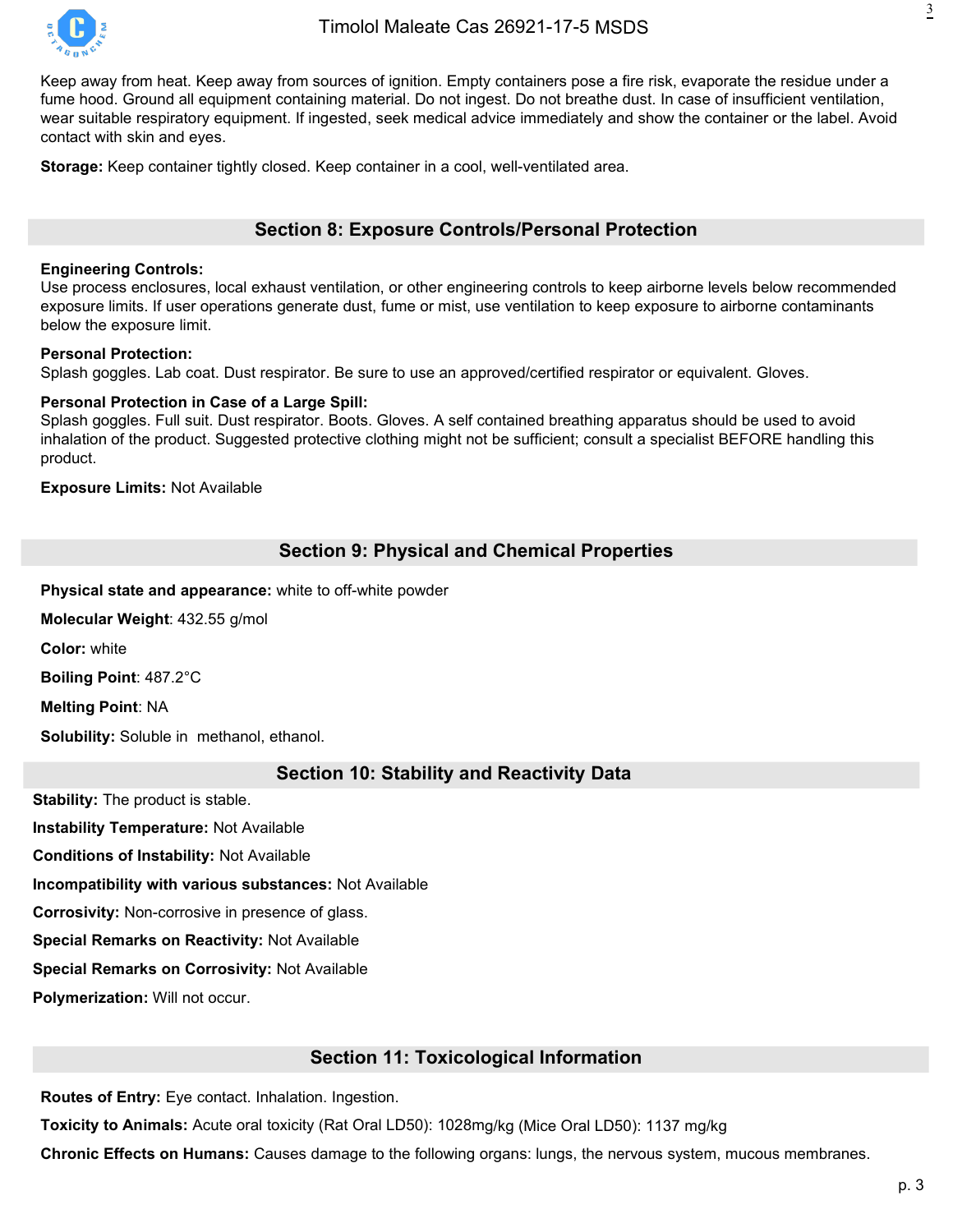

## Timolol Maleate Cas [26921-17-5](https://octagonchem.com/timolol-maleate/) MSDS

**Other Toxic Effects on Humans:**

Very hazardous in case of Ingestion. Hazardous in case of of inhalation. Slightly hazardous in case of skin contact.

**Special Remarks on Toxicity to Animals: Not Available** 

**Special Remarks on Chronic Effects on Humans:** Not Available

**Special Remarks on other Toxic Effects on Humans:** Not Available

## **Section 12: Ecological Information**

**Eco-toxicity:** Not Available

**BOD5 and COD:** Not Available

**Products of Bio-degradation:**

Possibly hazardous short term degradation products are not likely. However, long term degradation products may arise.

**Toxicity of the Products of Bio-degradation:** Not Available.

**Special Remarks on the Products of Biodegradation:** The substance is possibly harmful for the aquatic environment.

## **Section 13: Disposal Considerations**

#### **Waste Disposal:**

Dispose of any cleanup materials and waste residue according to applicable laws or regulations.

## **Section 14: Transport Information**

**DOT Classification:** Not a DOT controlled material (United States).

**Identification:** Not available.

**Special Provisions for Transport:** Not available.

## **Section 15: Other Regulatory Information**

**Federal and State Regulations:** TSCA 8(b) inventory: Timolol Maleate**:** OSHA: Hazardous by definition of Hazard Communication Standard (29 CFR 1910.1200).

**Other Classifications:**

**WHMIS (Canada):** CLASS D-2A: Material causing other toxic effects (VERY TOXIC).

**DSCL (EEC):** R22- Harmful if swallowed. R38- Irritating to skin. R41- Risk of serious damage to eyes.

**HMIS (U.S.A.): Health**

**Hazard:** 2

**Fire Hazard:** 1

**Reactivity:** 0

**Personal Protection:** E

**National Fire Protection Association (U.S.A.):**

**Health:** 2

**Flammability:** 1

**Reactivity:** 0